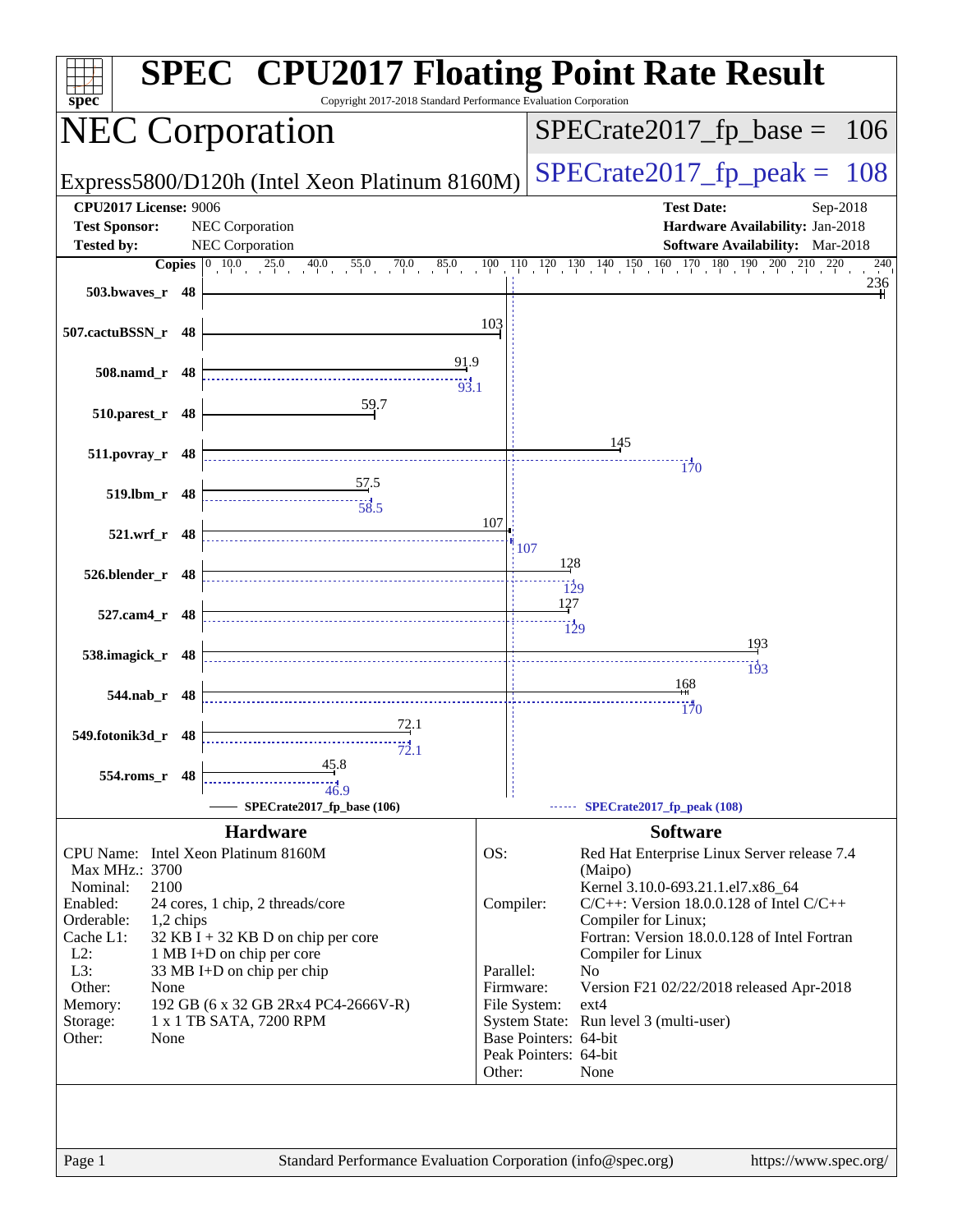

**[SPECrate2017\\_fp\\_peak =](http://www.spec.org/auto/cpu2017/Docs/result-fields.html#SPECrate2017fppeak) 108**

Results appear in the [order in which they were run.](http://www.spec.org/auto/cpu2017/Docs/result-fields.html#RunOrder) Bold underlined text [indicates a median measurement.](http://www.spec.org/auto/cpu2017/Docs/result-fields.html#Median)

#### **[Submit Notes](http://www.spec.org/auto/cpu2017/Docs/result-fields.html#SubmitNotes)**

 The numactl mechanism was used to bind copies to processors. The config file option 'submit' was used to generate numactl commands to bind each copy to a specific processor. For details, please see the config file.

#### **[Operating System Notes](http://www.spec.org/auto/cpu2017/Docs/result-fields.html#OperatingSystemNotes)**

Stack size set to unlimited using "ulimit -s unlimited"

#### **[General Notes](http://www.spec.org/auto/cpu2017/Docs/result-fields.html#GeneralNotes)**

Environment variables set by runcpu before the start of the run: LD\_LIBRARY\_PATH = "/home/cpu2017/lib/ia32:/home/cpu2017/lib/intel64:/home/cpu2017/je5.0.1-32:/home/cpu2017/je5.0.1-64"

 Binaries compiled on a system with 1x Intel Core i7-4790 CPU + 32GB RAM memory using Redhat Enterprise Linux 7.4 Transparent Huge Pages enabled by default Prior to runcpu invocation Filesystem page cache synced and cleared with: sync; echo 3 > /proc/sys/vm/drop\_caches runcpu command invoked through numactl i.e.: numactl --interleave=all runcpu <etc>

Yes: The test sponsor attests, as of date of publication, that CVE-2017-5754 (Meltdown)

**(Continued on next page)**

| Page 2 | Standard Performance Evaluation Corporation (info@spec.org) | https://www.spec.org/ |
|--------|-------------------------------------------------------------|-----------------------|
|--------|-------------------------------------------------------------|-----------------------|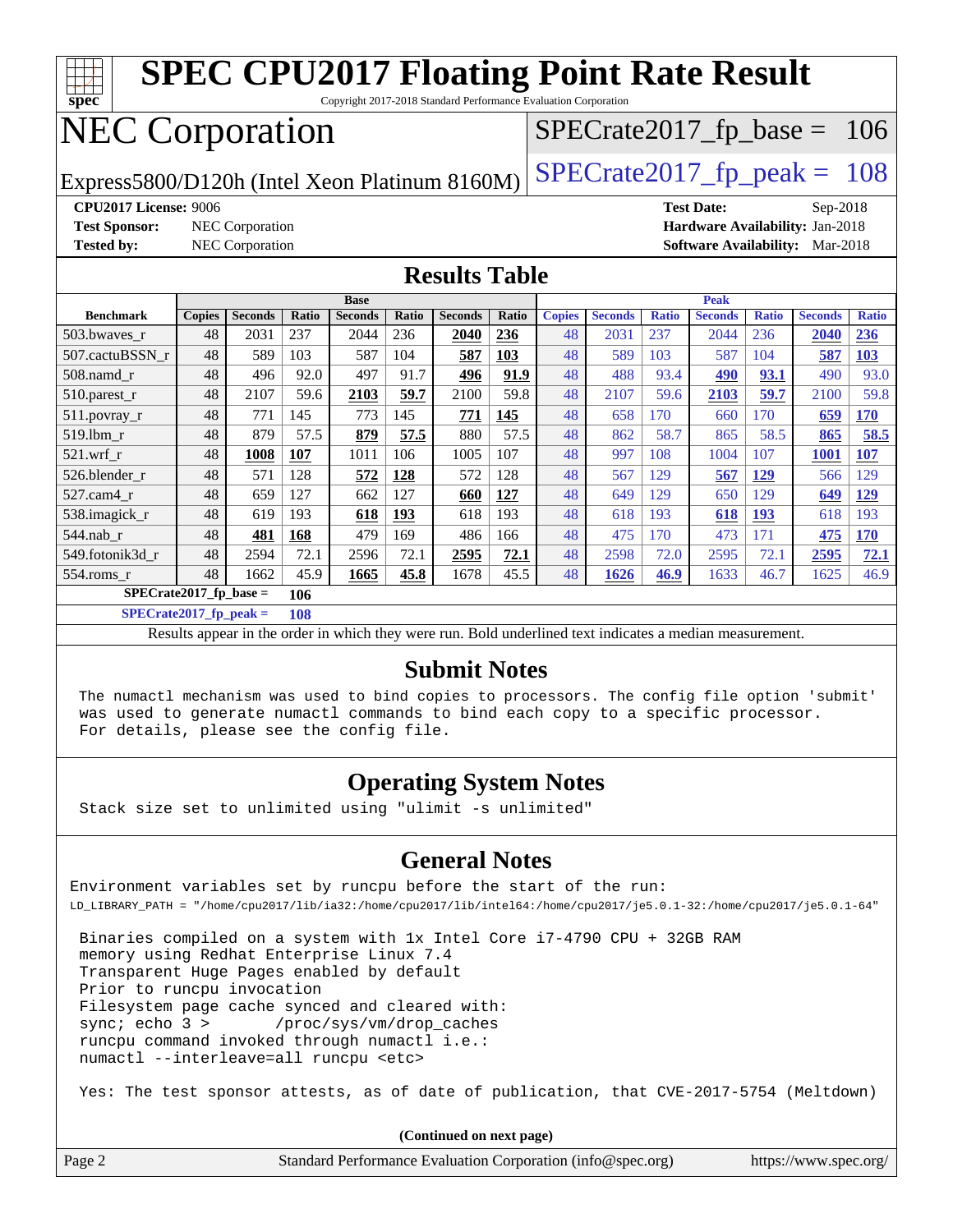

## **[SPEC CPU2017 Floating Point Rate Result](http://www.spec.org/auto/cpu2017/Docs/result-fields.html#SPECCPU2017FloatingPointRateResult)**

Copyright 2017-2018 Standard Performance Evaluation Corporation

## NEC Corporation

[SPECrate2017\\_fp\\_base =](http://www.spec.org/auto/cpu2017/Docs/result-fields.html#SPECrate2017fpbase) 106

Express5800/D120h (Intel Xeon Platinum 8160M)  $\left|$  [SPECrate2017\\_fp\\_peak =](http://www.spec.org/auto/cpu2017/Docs/result-fields.html#SPECrate2017fppeak) 108

**[Test Sponsor:](http://www.spec.org/auto/cpu2017/Docs/result-fields.html#TestSponsor)** NEC Corporation **[Hardware Availability:](http://www.spec.org/auto/cpu2017/Docs/result-fields.html#HardwareAvailability)** Jan-2018

**[CPU2017 License:](http://www.spec.org/auto/cpu2017/Docs/result-fields.html#CPU2017License)** 9006 **[Test Date:](http://www.spec.org/auto/cpu2017/Docs/result-fields.html#TestDate)** Sep-2018 **[Tested by:](http://www.spec.org/auto/cpu2017/Docs/result-fields.html#Testedby)** NEC Corporation **[Software Availability:](http://www.spec.org/auto/cpu2017/Docs/result-fields.html#SoftwareAvailability)** Mar-2018

#### **[General Notes \(Continued\)](http://www.spec.org/auto/cpu2017/Docs/result-fields.html#GeneralNotes)**

 is mitigated in the system as tested and documented. Yes: The test sponsor attests, as of date of publication, that CVE-2017-5753 (Spectre variant 1) is mitigated in the system as tested and documented. Yes: The test sponsor attests, as of date of publication, that CVE-2017-5715 (Spectre variant 2) is mitigated in the system as tested and documented.

#### **[Platform Notes](http://www.spec.org/auto/cpu2017/Docs/result-fields.html#PlatformNotes)**

Page 3 Standard Performance Evaluation Corporation [\(info@spec.org\)](mailto:info@spec.org) <https://www.spec.org/> BIOS Settings: ENERGY\_PERF\_BIAS\_CFG mode: Performance SNC: Enable IMC Interleaving: 1-way Interleave LLC dead line alloc: Disable Patrol Scrub: Disable Sysinfo program /home/cpu2017/bin/sysinfo Rev: r5797 of 2017-06-14 96c45e4568ad54c135fd618bcc091c0f running on d120h Tue Sep 18 19:07:05 2018 SUT (System Under Test) info as seen by some common utilities. For more information on this section, see <https://www.spec.org/cpu2017/Docs/config.html#sysinfo> From /proc/cpuinfo model name : Intel(R) Xeon(R) Platinum 8160M CPU @ 2.10GHz 1 "physical id"s (chips) 48 "processors" cores, siblings (Caution: counting these is hw and system dependent. The following excerpts from /proc/cpuinfo might not be reliable. Use with caution.) cpu cores : 24 siblings : 48 physical 0: cores 0 1 2 3 4 5 8 9 10 11 12 13 16 17 18 19 20 21 24 25 26 27 28 29 From lscpu: Architecture: x86\_64 CPU op-mode(s): 32-bit, 64-bit Byte Order: Little Endian  $CPU(s):$  48 On-line CPU(s) list: 0-47 Thread(s) per core: 2 Core(s) per socket: 24 Socket(s): 1 NUMA node(s): 2 Vendor ID: GenuineIntel CPU family: 6 Model: 85 **(Continued on next page)**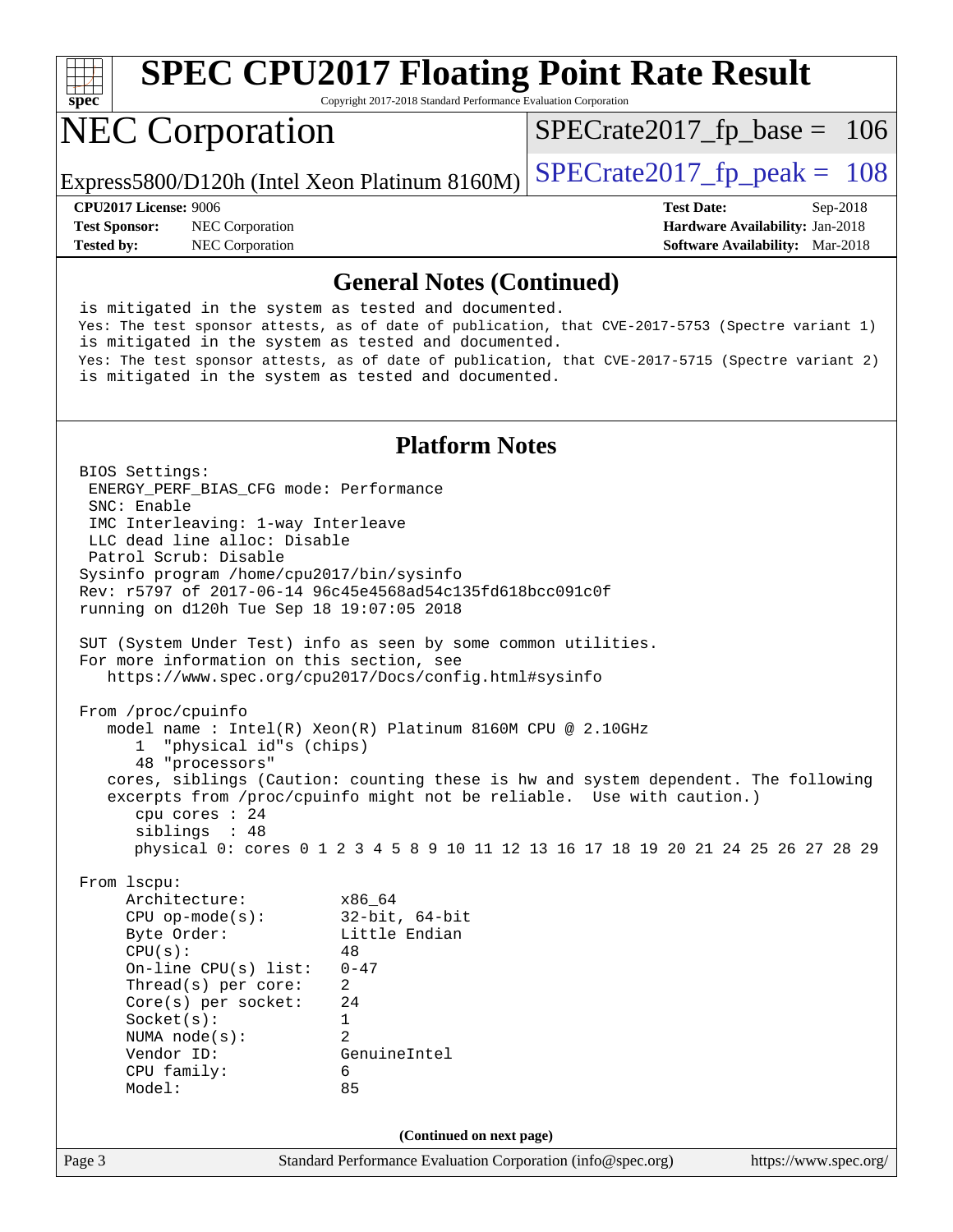

**(Continued on next page)**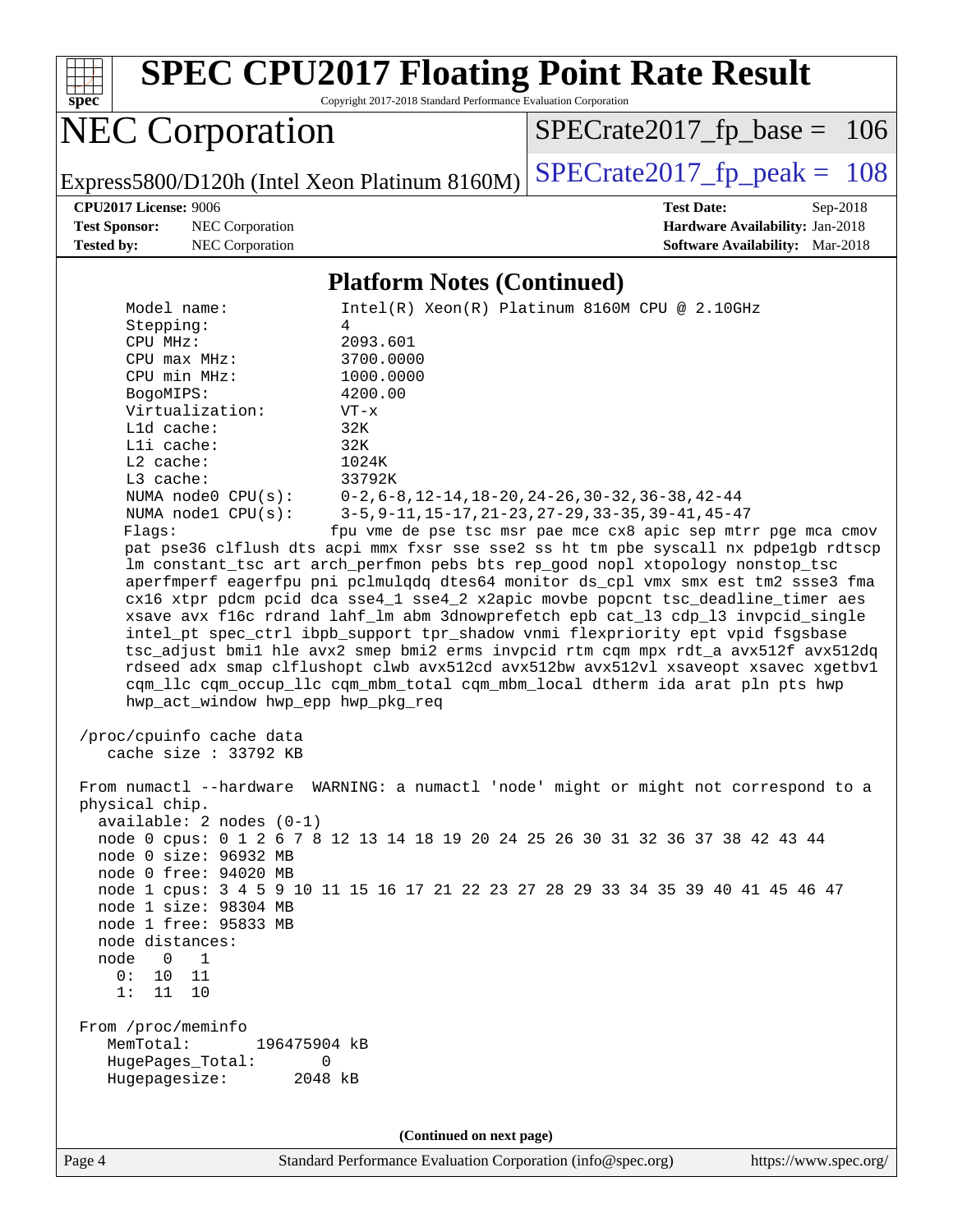| <b>SPEC CPU2017 Floating Point Rate Result</b><br>Copyright 2017-2018 Standard Performance Evaluation Corporation                                                                                                                                                                                                                                                                                                                                                                                                                                                                                                                                                                                                                                                                                                                                                                                                                                                                                                                                                                                                                                                                                                                                                     |                                                                                                              |  |
|-----------------------------------------------------------------------------------------------------------------------------------------------------------------------------------------------------------------------------------------------------------------------------------------------------------------------------------------------------------------------------------------------------------------------------------------------------------------------------------------------------------------------------------------------------------------------------------------------------------------------------------------------------------------------------------------------------------------------------------------------------------------------------------------------------------------------------------------------------------------------------------------------------------------------------------------------------------------------------------------------------------------------------------------------------------------------------------------------------------------------------------------------------------------------------------------------------------------------------------------------------------------------|--------------------------------------------------------------------------------------------------------------|--|
| spec<br><b>NEC Corporation</b>                                                                                                                                                                                                                                                                                                                                                                                                                                                                                                                                                                                                                                                                                                                                                                                                                                                                                                                                                                                                                                                                                                                                                                                                                                        | $SPECrate2017_fp\_base = 106$                                                                                |  |
| Express5800/D120h (Intel Xeon Platinum 8160M)                                                                                                                                                                                                                                                                                                                                                                                                                                                                                                                                                                                                                                                                                                                                                                                                                                                                                                                                                                                                                                                                                                                                                                                                                         | $SPECrate2017_fp\_peak = 108$                                                                                |  |
| <b>CPU2017 License: 9006</b><br><b>Test Sponsor:</b><br>NEC Corporation<br><b>Tested by:</b><br>NEC Corporation                                                                                                                                                                                                                                                                                                                                                                                                                                                                                                                                                                                                                                                                                                                                                                                                                                                                                                                                                                                                                                                                                                                                                       | <b>Test Date:</b><br>$Sep-2018$<br>Hardware Availability: Jan-2018<br><b>Software Availability:</b> Mar-2018 |  |
| <b>Platform Notes (Continued)</b>                                                                                                                                                                                                                                                                                                                                                                                                                                                                                                                                                                                                                                                                                                                                                                                                                                                                                                                                                                                                                                                                                                                                                                                                                                     |                                                                                                              |  |
| From /etc/*release* /etc/*version*<br>os-release:<br>NAME="Red Hat Enterprise Linux Server"<br>VERSION="7.4 (Maipo)"<br>ID="rhel"<br>ID LIKE="fedora"<br>VARIANT="Server"<br>VARIANT_ID="server"<br>VERSION_ID="7.4"<br>PRETTY_NAME="Red Hat Enterprise Linux Server 7.4 (Maipo)"<br>redhat-release: Red Hat Enterprise Linux Server release 7.4 (Maipo)<br>system-release: Red Hat Enterprise Linux Server release 7.4 (Maipo)<br>system-release-cpe: cpe:/o:redhat:enterprise_linux:7.4:ga:server<br>uname $-a$ :<br>Linux d120h 3.10.0-693.21.1.el7.x86_64 #1 SMP Fri Feb 23 18:54:16 UTC 2018 x86_64<br>x86_64 x86_64 GNU/Linux<br>run-level 3 Sep 18 19:01<br>SPEC is set to: /home/cpu2017<br>Type Size Used Avail Use% Mounted on<br>Filesystem<br>/dev/sda3<br>ext4 909G 494G 369G 58% /<br>Additional information from dmidecode follows. WARNING: Use caution when you interpret<br>this section. The 'dmidecode' program reads system data which is "intended to allow<br>hardware to be accurately determined", but the intent may not be met, as there are<br>frequent changes to hardware, firmware, and the "DMTF SMBIOS" standard.<br>BIOS GIGABYTE F21 02/22/2018<br>Memory:<br>10x NO DIMM NO DIMM<br>6x Samsung M393A4K40BB2-CTD 32 GB 2 rank 2666 |                                                                                                              |  |
| <b>Compiler Version Notes</b>                                                                                                                                                                                                                                                                                                                                                                                                                                                                                                                                                                                                                                                                                                                                                                                                                                                                                                                                                                                                                                                                                                                                                                                                                                         |                                                                                                              |  |
| 519.1bm_r(base) 538.imagick_r(base, peak) 544.nab_r(base)<br>CC.                                                                                                                                                                                                                                                                                                                                                                                                                                                                                                                                                                                                                                                                                                                                                                                                                                                                                                                                                                                                                                                                                                                                                                                                      |                                                                                                              |  |
| icc (ICC) 18.0.0 20170811<br>Copyright (C) 1985-2017 Intel Corporation. All rights reserved.                                                                                                                                                                                                                                                                                                                                                                                                                                                                                                                                                                                                                                                                                                                                                                                                                                                                                                                                                                                                                                                                                                                                                                          |                                                                                                              |  |
| $519.1bm_r(peak) 544.nab_r(peak)$<br>CC.                                                                                                                                                                                                                                                                                                                                                                                                                                                                                                                                                                                                                                                                                                                                                                                                                                                                                                                                                                                                                                                                                                                                                                                                                              |                                                                                                              |  |
| (Continued on next page)                                                                                                                                                                                                                                                                                                                                                                                                                                                                                                                                                                                                                                                                                                                                                                                                                                                                                                                                                                                                                                                                                                                                                                                                                                              |                                                                                                              |  |
| Page 5<br>Standard Performance Evaluation Corporation (info@spec.org)                                                                                                                                                                                                                                                                                                                                                                                                                                                                                                                                                                                                                                                                                                                                                                                                                                                                                                                                                                                                                                                                                                                                                                                                 | https://www.spec.org/                                                                                        |  |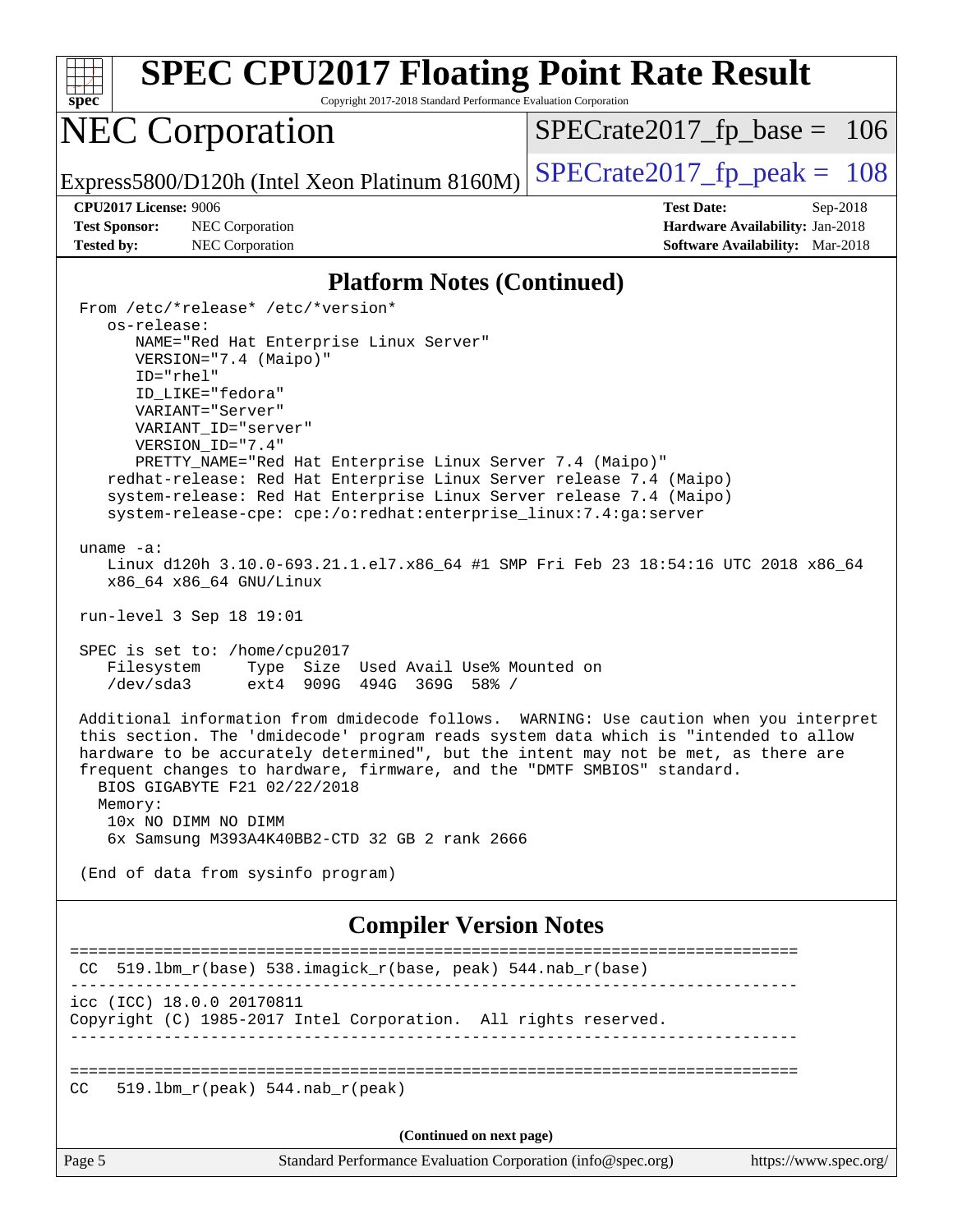|                                                                    | <b>NEC Corporation</b>                                  |                                                                                                                                    | Copyright 2017-2018 Standard Performance Evaluation Corporation | $SPECrate2017_fp\_base = 106$                                                                  |          |
|--------------------------------------------------------------------|---------------------------------------------------------|------------------------------------------------------------------------------------------------------------------------------------|-----------------------------------------------------------------|------------------------------------------------------------------------------------------------|----------|
|                                                                    |                                                         |                                                                                                                                    |                                                                 |                                                                                                |          |
|                                                                    |                                                         | Express5800/D120h (Intel Xeon Platinum 8160M)                                                                                      |                                                                 | $SPECrate2017_fp\_peak = 108$                                                                  |          |
| CPU2017 License: 9006<br><b>Test Sponsor:</b><br><b>Tested by:</b> | NEC Corporation<br>NEC Corporation                      |                                                                                                                                    |                                                                 | <b>Test Date:</b><br>Hardware Availability: Jan-2018<br><b>Software Availability:</b> Mar-2018 | Sep-2018 |
|                                                                    |                                                         | <b>Compiler Version Notes (Continued)</b>                                                                                          |                                                                 |                                                                                                |          |
|                                                                    | icc (ICC) 18.0.0 20170811                               | Copyright (C) 1985-2017 Intel Corporation. All rights reserved.                                                                    |                                                                 |                                                                                                |          |
|                                                                    |                                                         | CXXC 508.namd_r(base) 510.parest_r(base)                                                                                           |                                                                 |                                                                                                |          |
|                                                                    | icpc (ICC) 18.0.0 20170811                              | Copyright (C) 1985-2017 Intel Corporation. All rights reserved.                                                                    |                                                                 |                                                                                                |          |
|                                                                    |                                                         | $CXXC 508.namd_r (peak) 510.parest_r (peak)$                                                                                       |                                                                 | --------------------------------------                                                         |          |
|                                                                    | icpc (ICC) 18.0.0 20170811                              | Copyright (C) 1985-2017 Intel Corporation. All rights reserved.                                                                    |                                                                 |                                                                                                |          |
| CC.                                                                |                                                         | 511.povray_r(base) 526.blender_r(base)                                                                                             |                                                                 |                                                                                                |          |
|                                                                    | icpc (ICC) 18.0.0 20170811<br>icc (ICC) 18.0.0 20170811 | Copyright (C) 1985-2017 Intel Corporation. All rights reserved.<br>Copyright (C) 1985-2017 Intel Corporation. All rights reserved. |                                                                 |                                                                                                |          |
| CC.                                                                | . _ _ _ _ _ _ _ _ _ _ _ _ _ _ _ _ _ _                   | 511.povray_r(peak) 526.blender_r(peak)                                                                                             |                                                                 |                                                                                                |          |
|                                                                    | icpc (ICC) 18.0.0 20170811<br>icc (ICC) 18.0.0 20170811 | Copyright (C) 1985-2017 Intel Corporation. All rights reserved.<br>Copyright (C) 1985-2017 Intel Corporation. All rights reserved. |                                                                 |                                                                                                |          |
| FC<br>$- - - -$                                                    | 507.cactuBSSN r(base)                                   |                                                                                                                                    |                                                                 |                                                                                                |          |
|                                                                    | icpc (ICC) 18.0.0 20170811<br>icc (ICC) 18.0.0 20170811 | Copyright (C) 1985-2017 Intel Corporation. All rights reserved.<br>Copyright (C) 1985-2017 Intel Corporation. All rights reserved. |                                                                 |                                                                                                |          |
|                                                                    | ifort (IFORT) 18.0.0 20170811                           | Copyright (C) 1985-2017 Intel Corporation. All rights reserved.                                                                    |                                                                 |                                                                                                |          |

| ı | age |  |
|---|-----|--|
|   |     |  |

Standard Performance Evaluation Corporation [\(info@spec.org\)](mailto:info@spec.org) <https://www.spec.org/>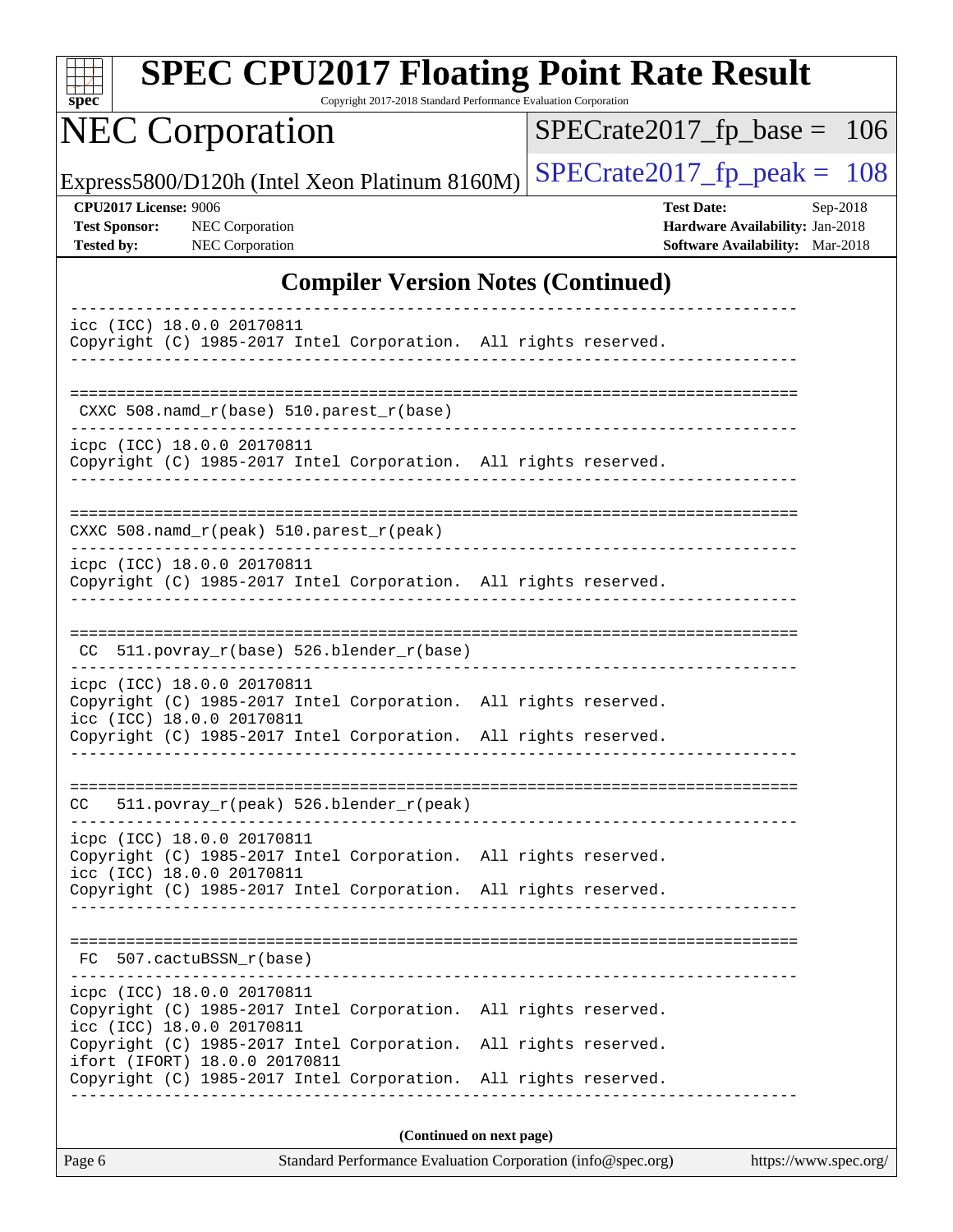

## **[SPEC CPU2017 Floating Point Rate Result](http://www.spec.org/auto/cpu2017/Docs/result-fields.html#SPECCPU2017FloatingPointRateResult)**

Copyright 2017-2018 Standard Performance Evaluation Corporation

## NEC Corporation

[SPECrate2017\\_fp\\_base =](http://www.spec.org/auto/cpu2017/Docs/result-fields.html#SPECrate2017fpbase) 106

Express5800/D120h (Intel Xeon Platinum 8160M) [SPECrate2017\\_fp\\_peak =](http://www.spec.org/auto/cpu2017/Docs/result-fields.html#SPECrate2017fppeak)  $108$ 

**[CPU2017 License:](http://www.spec.org/auto/cpu2017/Docs/result-fields.html#CPU2017License)** 9006 **[Test Date:](http://www.spec.org/auto/cpu2017/Docs/result-fields.html#TestDate)** Sep-2018 **[Test Sponsor:](http://www.spec.org/auto/cpu2017/Docs/result-fields.html#TestSponsor)** NEC Corporation **[Hardware Availability:](http://www.spec.org/auto/cpu2017/Docs/result-fields.html#HardwareAvailability)** Jan-2018 **[Tested by:](http://www.spec.org/auto/cpu2017/Docs/result-fields.html#Testedby)** NEC Corporation **[Software Availability:](http://www.spec.org/auto/cpu2017/Docs/result-fields.html#SoftwareAvailability)** Mar-2018

#### **[Compiler Version Notes \(Continued\)](http://www.spec.org/auto/cpu2017/Docs/result-fields.html#CompilerVersionNotes)**

| 507.cactuBSSN_r(peak)<br>FC.                                                                                                                                                                     |  |  |
|--------------------------------------------------------------------------------------------------------------------------------------------------------------------------------------------------|--|--|
| icpc (ICC) 18.0.0 20170811<br>Copyright (C) 1985-2017 Intel Corporation. All rights reserved.<br>icc (ICC) 18.0.0 20170811                                                                       |  |  |
| Copyright (C) 1985-2017 Intel Corporation. All rights reserved.<br>ifort (IFORT) 18.0.0 20170811                                                                                                 |  |  |
| Copyright (C) 1985-2017 Intel Corporation. All rights reserved.                                                                                                                                  |  |  |
| 503.bwaves_r(base, peak) 549.fotonik3d_r(base, peak) 554.roms_r(base)<br>FC                                                                                                                      |  |  |
| ifort (IFORT) 18.0.0 20170811<br>Copyright (C) 1985-2017 Intel Corporation. All rights reserved.                                                                                                 |  |  |
| FC.<br>$554.rows_r (peak)$                                                                                                                                                                       |  |  |
| ifort (IFORT) 18.0.0 20170811<br>Copyright (C) 1985-2017 Intel Corporation. All rights reserved.                                                                                                 |  |  |
| $521.wrf_r(base) 527.cam4_r(base)$<br>CC.                                                                                                                                                        |  |  |
| ifort (IFORT) 18.0.0 20170811<br>Copyright (C) 1985-2017 Intel Corporation. All rights reserved.<br>icc (ICC) 18.0.0 20170811                                                                    |  |  |
| Copyright (C) 1985-2017 Intel Corporation. All rights reserved.                                                                                                                                  |  |  |
| 521.wrf_r(peak) 527.cam4_r(peak)<br>CC.                                                                                                                                                          |  |  |
| ifort (IFORT) 18.0.0 20170811<br>Copyright (C) 1985-2017 Intel Corporation. All rights reserved.<br>icc (ICC) 18.0.0 20170811<br>Copyright (C) 1985-2017 Intel Corporation. All rights reserved. |  |  |
|                                                                                                                                                                                                  |  |  |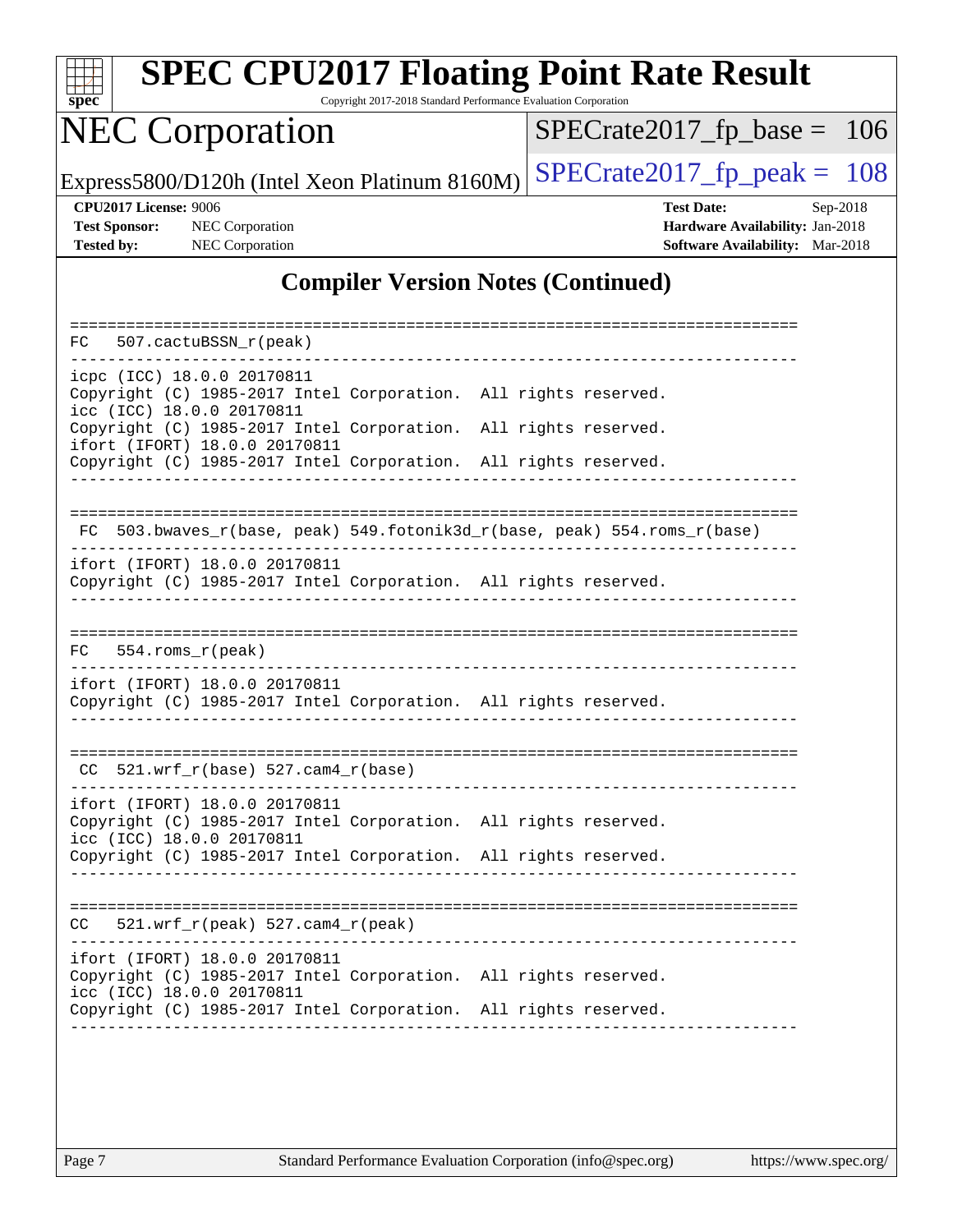| Spec                  | <b>SPEC CPU2017 Floating Point Rate Result</b><br>Copyright 2017-2018 Standard Performance Evaluation Corporation                            |                                        |  |
|-----------------------|----------------------------------------------------------------------------------------------------------------------------------------------|----------------------------------------|--|
|                       | <b>NEC Corporation</b>                                                                                                                       | $SPECrate2017_fp\_base = 106$          |  |
|                       | Express5800/D120h (Intel Xeon Platinum 8160M)                                                                                                | $SPECrate2017_fp\_peak = 108$          |  |
| CPU2017 License: 9006 |                                                                                                                                              | <b>Test Date:</b><br>$Sep-2018$        |  |
| <b>Test Sponsor:</b>  | NEC Corporation                                                                                                                              | Hardware Availability: Jan-2018        |  |
| <b>Tested by:</b>     | NEC Corporation                                                                                                                              | <b>Software Availability:</b> Mar-2018 |  |
|                       | $\mathbf{D}_{\alpha\alpha\alpha}$ $\mathbf{C}_{\alpha\beta\gamma\delta}$ $\mathbf{L}_{\alpha\gamma\delta}$ $\mathbf{L}_{\alpha\gamma\delta}$ |                                        |  |

#### **[Base Compiler Invocation](http://www.spec.org/auto/cpu2017/Docs/result-fields.html#BaseCompilerInvocation)**

[C benchmarks:](http://www.spec.org/auto/cpu2017/Docs/result-fields.html#Cbenchmarks)

[icc](http://www.spec.org/cpu2017/results/res2018q4/cpu2017-20181001-08953.flags.html#user_CCbase_intel_icc_18.0_66fc1ee009f7361af1fbd72ca7dcefbb700085f36577c54f309893dd4ec40d12360134090235512931783d35fd58c0460139e722d5067c5574d8eaf2b3e37e92)

[C++ benchmarks:](http://www.spec.org/auto/cpu2017/Docs/result-fields.html#CXXbenchmarks) [icpc](http://www.spec.org/cpu2017/results/res2018q4/cpu2017-20181001-08953.flags.html#user_CXXbase_intel_icpc_18.0_c510b6838c7f56d33e37e94d029a35b4a7bccf4766a728ee175e80a419847e808290a9b78be685c44ab727ea267ec2f070ec5dc83b407c0218cded6866a35d07)

[Fortran benchmarks](http://www.spec.org/auto/cpu2017/Docs/result-fields.html#Fortranbenchmarks): [ifort](http://www.spec.org/cpu2017/results/res2018q4/cpu2017-20181001-08953.flags.html#user_FCbase_intel_ifort_18.0_8111460550e3ca792625aed983ce982f94888b8b503583aa7ba2b8303487b4d8a21a13e7191a45c5fd58ff318f48f9492884d4413fa793fd88dd292cad7027ca)

[Benchmarks using both Fortran and C:](http://www.spec.org/auto/cpu2017/Docs/result-fields.html#BenchmarksusingbothFortranandC) [ifort](http://www.spec.org/cpu2017/results/res2018q4/cpu2017-20181001-08953.flags.html#user_CC_FCbase_intel_ifort_18.0_8111460550e3ca792625aed983ce982f94888b8b503583aa7ba2b8303487b4d8a21a13e7191a45c5fd58ff318f48f9492884d4413fa793fd88dd292cad7027ca) [icc](http://www.spec.org/cpu2017/results/res2018q4/cpu2017-20181001-08953.flags.html#user_CC_FCbase_intel_icc_18.0_66fc1ee009f7361af1fbd72ca7dcefbb700085f36577c54f309893dd4ec40d12360134090235512931783d35fd58c0460139e722d5067c5574d8eaf2b3e37e92)

[Benchmarks using both C and C++](http://www.spec.org/auto/cpu2017/Docs/result-fields.html#BenchmarksusingbothCandCXX): [icpc](http://www.spec.org/cpu2017/results/res2018q4/cpu2017-20181001-08953.flags.html#user_CC_CXXbase_intel_icpc_18.0_c510b6838c7f56d33e37e94d029a35b4a7bccf4766a728ee175e80a419847e808290a9b78be685c44ab727ea267ec2f070ec5dc83b407c0218cded6866a35d07) [icc](http://www.spec.org/cpu2017/results/res2018q4/cpu2017-20181001-08953.flags.html#user_CC_CXXbase_intel_icc_18.0_66fc1ee009f7361af1fbd72ca7dcefbb700085f36577c54f309893dd4ec40d12360134090235512931783d35fd58c0460139e722d5067c5574d8eaf2b3e37e92)

[Benchmarks using Fortran, C, and C++:](http://www.spec.org/auto/cpu2017/Docs/result-fields.html#BenchmarksusingFortranCandCXX) [icpc](http://www.spec.org/cpu2017/results/res2018q4/cpu2017-20181001-08953.flags.html#user_CC_CXX_FCbase_intel_icpc_18.0_c510b6838c7f56d33e37e94d029a35b4a7bccf4766a728ee175e80a419847e808290a9b78be685c44ab727ea267ec2f070ec5dc83b407c0218cded6866a35d07) [icc](http://www.spec.org/cpu2017/results/res2018q4/cpu2017-20181001-08953.flags.html#user_CC_CXX_FCbase_intel_icc_18.0_66fc1ee009f7361af1fbd72ca7dcefbb700085f36577c54f309893dd4ec40d12360134090235512931783d35fd58c0460139e722d5067c5574d8eaf2b3e37e92) [ifort](http://www.spec.org/cpu2017/results/res2018q4/cpu2017-20181001-08953.flags.html#user_CC_CXX_FCbase_intel_ifort_18.0_8111460550e3ca792625aed983ce982f94888b8b503583aa7ba2b8303487b4d8a21a13e7191a45c5fd58ff318f48f9492884d4413fa793fd88dd292cad7027ca)

### **[Base Portability Flags](http://www.spec.org/auto/cpu2017/Docs/result-fields.html#BasePortabilityFlags)**

 503.bwaves\_r: [-DSPEC\\_LP64](http://www.spec.org/cpu2017/results/res2018q4/cpu2017-20181001-08953.flags.html#suite_basePORTABILITY503_bwaves_r_DSPEC_LP64) 507.cactuBSSN\_r: [-DSPEC\\_LP64](http://www.spec.org/cpu2017/results/res2018q4/cpu2017-20181001-08953.flags.html#suite_basePORTABILITY507_cactuBSSN_r_DSPEC_LP64) 508.namd\_r: [-DSPEC\\_LP64](http://www.spec.org/cpu2017/results/res2018q4/cpu2017-20181001-08953.flags.html#suite_basePORTABILITY508_namd_r_DSPEC_LP64) 510.parest\_r: [-DSPEC\\_LP64](http://www.spec.org/cpu2017/results/res2018q4/cpu2017-20181001-08953.flags.html#suite_basePORTABILITY510_parest_r_DSPEC_LP64) 511.povray\_r: [-DSPEC\\_LP64](http://www.spec.org/cpu2017/results/res2018q4/cpu2017-20181001-08953.flags.html#suite_basePORTABILITY511_povray_r_DSPEC_LP64) 519.lbm\_r: [-DSPEC\\_LP64](http://www.spec.org/cpu2017/results/res2018q4/cpu2017-20181001-08953.flags.html#suite_basePORTABILITY519_lbm_r_DSPEC_LP64) 521.wrf\_r: [-DSPEC\\_LP64](http://www.spec.org/cpu2017/results/res2018q4/cpu2017-20181001-08953.flags.html#suite_basePORTABILITY521_wrf_r_DSPEC_LP64) [-DSPEC\\_CASE\\_FLAG](http://www.spec.org/cpu2017/results/res2018q4/cpu2017-20181001-08953.flags.html#b521.wrf_r_baseCPORTABILITY_DSPEC_CASE_FLAG) [-convert big\\_endian](http://www.spec.org/cpu2017/results/res2018q4/cpu2017-20181001-08953.flags.html#user_baseFPORTABILITY521_wrf_r_convert_big_endian_c3194028bc08c63ac5d04de18c48ce6d347e4e562e8892b8bdbdc0214820426deb8554edfa529a3fb25a586e65a3d812c835984020483e7e73212c4d31a38223) 526.blender\_r: [-DSPEC\\_LP64](http://www.spec.org/cpu2017/results/res2018q4/cpu2017-20181001-08953.flags.html#suite_basePORTABILITY526_blender_r_DSPEC_LP64) [-DSPEC\\_LINUX](http://www.spec.org/cpu2017/results/res2018q4/cpu2017-20181001-08953.flags.html#b526.blender_r_baseCPORTABILITY_DSPEC_LINUX) [-funsigned-char](http://www.spec.org/cpu2017/results/res2018q4/cpu2017-20181001-08953.flags.html#user_baseCPORTABILITY526_blender_r_force_uchar_40c60f00ab013830e2dd6774aeded3ff59883ba5a1fc5fc14077f794d777847726e2a5858cbc7672e36e1b067e7e5c1d9a74f7176df07886a243d7cc18edfe67) 527.cam4\_r: [-DSPEC\\_LP64](http://www.spec.org/cpu2017/results/res2018q4/cpu2017-20181001-08953.flags.html#suite_basePORTABILITY527_cam4_r_DSPEC_LP64) [-DSPEC\\_CASE\\_FLAG](http://www.spec.org/cpu2017/results/res2018q4/cpu2017-20181001-08953.flags.html#b527.cam4_r_baseCPORTABILITY_DSPEC_CASE_FLAG) 538.imagick\_r: [-DSPEC\\_LP64](http://www.spec.org/cpu2017/results/res2018q4/cpu2017-20181001-08953.flags.html#suite_basePORTABILITY538_imagick_r_DSPEC_LP64) 544.nab\_r: [-DSPEC\\_LP64](http://www.spec.org/cpu2017/results/res2018q4/cpu2017-20181001-08953.flags.html#suite_basePORTABILITY544_nab_r_DSPEC_LP64) 549.fotonik3d\_r: [-DSPEC\\_LP64](http://www.spec.org/cpu2017/results/res2018q4/cpu2017-20181001-08953.flags.html#suite_basePORTABILITY549_fotonik3d_r_DSPEC_LP64) 554.roms\_r: [-DSPEC\\_LP64](http://www.spec.org/cpu2017/results/res2018q4/cpu2017-20181001-08953.flags.html#suite_basePORTABILITY554_roms_r_DSPEC_LP64)

### **[Base Optimization Flags](http://www.spec.org/auto/cpu2017/Docs/result-fields.html#BaseOptimizationFlags)**

[C benchmarks](http://www.spec.org/auto/cpu2017/Docs/result-fields.html#Cbenchmarks):

[-xCORE-AVX2](http://www.spec.org/cpu2017/results/res2018q4/cpu2017-20181001-08953.flags.html#user_CCbase_f-xCORE-AVX2) [-ipo](http://www.spec.org/cpu2017/results/res2018q4/cpu2017-20181001-08953.flags.html#user_CCbase_f-ipo) [-O3](http://www.spec.org/cpu2017/results/res2018q4/cpu2017-20181001-08953.flags.html#user_CCbase_f-O3) [-no-prec-div](http://www.spec.org/cpu2017/results/res2018q4/cpu2017-20181001-08953.flags.html#user_CCbase_f-no-prec-div) [-qopt-prefetch](http://www.spec.org/cpu2017/results/res2018q4/cpu2017-20181001-08953.flags.html#user_CCbase_f-qopt-prefetch) [-ffinite-math-only](http://www.spec.org/cpu2017/results/res2018q4/cpu2017-20181001-08953.flags.html#user_CCbase_f_finite_math_only_cb91587bd2077682c4b38af759c288ed7c732db004271a9512da14a4f8007909a5f1427ecbf1a0fb78ff2a814402c6114ac565ca162485bbcae155b5e4258871) [-qopt-mem-layout-trans=3](http://www.spec.org/cpu2017/results/res2018q4/cpu2017-20181001-08953.flags.html#user_CCbase_f-qopt-mem-layout-trans_de80db37974c74b1f0e20d883f0b675c88c3b01e9d123adea9b28688d64333345fb62bc4a798493513fdb68f60282f9a726aa07f478b2f7113531aecce732043)

[C++ benchmarks:](http://www.spec.org/auto/cpu2017/Docs/result-fields.html#CXXbenchmarks) [-xCORE-AVX2](http://www.spec.org/cpu2017/results/res2018q4/cpu2017-20181001-08953.flags.html#user_CXXbase_f-xCORE-AVX2) [-ipo](http://www.spec.org/cpu2017/results/res2018q4/cpu2017-20181001-08953.flags.html#user_CXXbase_f-ipo) [-O3](http://www.spec.org/cpu2017/results/res2018q4/cpu2017-20181001-08953.flags.html#user_CXXbase_f-O3) [-no-prec-div](http://www.spec.org/cpu2017/results/res2018q4/cpu2017-20181001-08953.flags.html#user_CXXbase_f-no-prec-div) [-qopt-prefetch](http://www.spec.org/cpu2017/results/res2018q4/cpu2017-20181001-08953.flags.html#user_CXXbase_f-qopt-prefetch) [-ffinite-math-only](http://www.spec.org/cpu2017/results/res2018q4/cpu2017-20181001-08953.flags.html#user_CXXbase_f_finite_math_only_cb91587bd2077682c4b38af759c288ed7c732db004271a9512da14a4f8007909a5f1427ecbf1a0fb78ff2a814402c6114ac565ca162485bbcae155b5e4258871)

**(Continued on next page)**

Page 8 Standard Performance Evaluation Corporation [\(info@spec.org\)](mailto:info@spec.org) <https://www.spec.org/>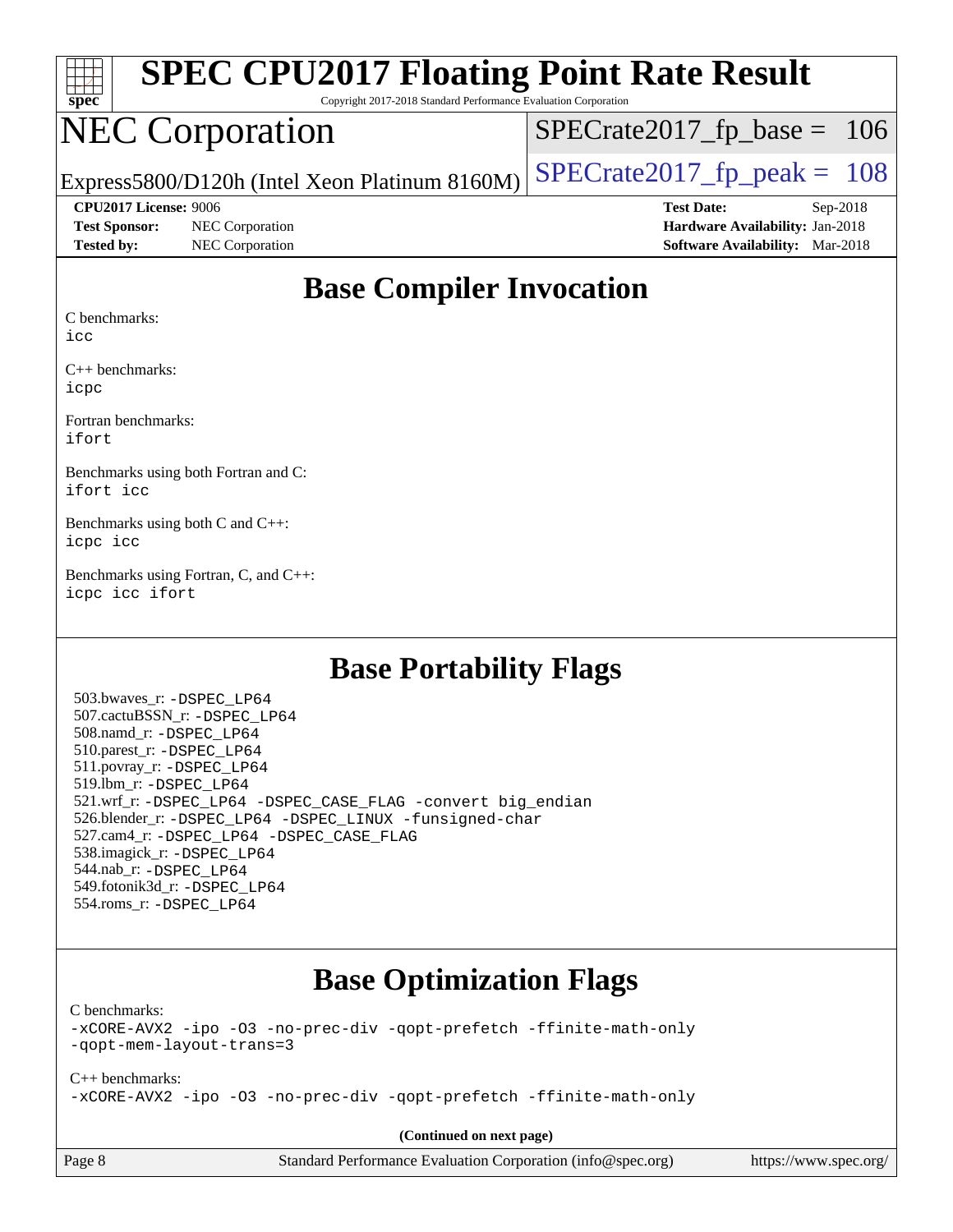

# **[SPEC CPU2017 Floating Point Rate Result](http://www.spec.org/auto/cpu2017/Docs/result-fields.html#SPECCPU2017FloatingPointRateResult)**

Copyright 2017-2018 Standard Performance Evaluation Corporation

## NEC Corporation

 $SPECTate2017_fp\_base = 106$ 

Express5800/D120h (Intel Xeon Platinum 8160M)  $\left|$  [SPECrate2017\\_fp\\_peak =](http://www.spec.org/auto/cpu2017/Docs/result-fields.html#SPECrate2017fppeak) 108

**[Test Sponsor:](http://www.spec.org/auto/cpu2017/Docs/result-fields.html#TestSponsor)** NEC Corporation **[Hardware Availability:](http://www.spec.org/auto/cpu2017/Docs/result-fields.html#HardwareAvailability)** Jan-2018 **[Tested by:](http://www.spec.org/auto/cpu2017/Docs/result-fields.html#Testedby)** NEC Corporation **[Software Availability:](http://www.spec.org/auto/cpu2017/Docs/result-fields.html#SoftwareAvailability)** Mar-2018

**[CPU2017 License:](http://www.spec.org/auto/cpu2017/Docs/result-fields.html#CPU2017License)** 9006 **[Test Date:](http://www.spec.org/auto/cpu2017/Docs/result-fields.html#TestDate)** Sep-2018

## **[Base Optimization Flags \(Continued\)](http://www.spec.org/auto/cpu2017/Docs/result-fields.html#BaseOptimizationFlags)**

[C++ benchmarks](http://www.spec.org/auto/cpu2017/Docs/result-fields.html#CXXbenchmarks) (continued): [-qopt-mem-layout-trans=3](http://www.spec.org/cpu2017/results/res2018q4/cpu2017-20181001-08953.flags.html#user_CXXbase_f-qopt-mem-layout-trans_de80db37974c74b1f0e20d883f0b675c88c3b01e9d123adea9b28688d64333345fb62bc4a798493513fdb68f60282f9a726aa07f478b2f7113531aecce732043)

[Fortran benchmarks](http://www.spec.org/auto/cpu2017/Docs/result-fields.html#Fortranbenchmarks):

[-xCORE-AVX2](http://www.spec.org/cpu2017/results/res2018q4/cpu2017-20181001-08953.flags.html#user_FCbase_f-xCORE-AVX2) [-ipo](http://www.spec.org/cpu2017/results/res2018q4/cpu2017-20181001-08953.flags.html#user_FCbase_f-ipo) [-O3](http://www.spec.org/cpu2017/results/res2018q4/cpu2017-20181001-08953.flags.html#user_FCbase_f-O3) [-no-prec-div](http://www.spec.org/cpu2017/results/res2018q4/cpu2017-20181001-08953.flags.html#user_FCbase_f-no-prec-div) [-qopt-prefetch](http://www.spec.org/cpu2017/results/res2018q4/cpu2017-20181001-08953.flags.html#user_FCbase_f-qopt-prefetch) [-ffinite-math-only](http://www.spec.org/cpu2017/results/res2018q4/cpu2017-20181001-08953.flags.html#user_FCbase_f_finite_math_only_cb91587bd2077682c4b38af759c288ed7c732db004271a9512da14a4f8007909a5f1427ecbf1a0fb78ff2a814402c6114ac565ca162485bbcae155b5e4258871) [-qopt-mem-layout-trans=3](http://www.spec.org/cpu2017/results/res2018q4/cpu2017-20181001-08953.flags.html#user_FCbase_f-qopt-mem-layout-trans_de80db37974c74b1f0e20d883f0b675c88c3b01e9d123adea9b28688d64333345fb62bc4a798493513fdb68f60282f9a726aa07f478b2f7113531aecce732043) [-nostandard-realloc-lhs](http://www.spec.org/cpu2017/results/res2018q4/cpu2017-20181001-08953.flags.html#user_FCbase_f_2003_std_realloc_82b4557e90729c0f113870c07e44d33d6f5a304b4f63d4c15d2d0f1fab99f5daaed73bdb9275d9ae411527f28b936061aa8b9c8f2d63842963b95c9dd6426b8a) [-align array32byte](http://www.spec.org/cpu2017/results/res2018q4/cpu2017-20181001-08953.flags.html#user_FCbase_align_array32byte_b982fe038af199962ba9a80c053b8342c548c85b40b8e86eb3cc33dee0d7986a4af373ac2d51c3f7cf710a18d62fdce2948f201cd044323541f22fc0fffc51b6)

[Benchmarks using both Fortran and C](http://www.spec.org/auto/cpu2017/Docs/result-fields.html#BenchmarksusingbothFortranandC):

[-xCORE-AVX2](http://www.spec.org/cpu2017/results/res2018q4/cpu2017-20181001-08953.flags.html#user_CC_FCbase_f-xCORE-AVX2) [-ipo](http://www.spec.org/cpu2017/results/res2018q4/cpu2017-20181001-08953.flags.html#user_CC_FCbase_f-ipo) [-O3](http://www.spec.org/cpu2017/results/res2018q4/cpu2017-20181001-08953.flags.html#user_CC_FCbase_f-O3) [-no-prec-div](http://www.spec.org/cpu2017/results/res2018q4/cpu2017-20181001-08953.flags.html#user_CC_FCbase_f-no-prec-div) [-qopt-prefetch](http://www.spec.org/cpu2017/results/res2018q4/cpu2017-20181001-08953.flags.html#user_CC_FCbase_f-qopt-prefetch) [-ffinite-math-only](http://www.spec.org/cpu2017/results/res2018q4/cpu2017-20181001-08953.flags.html#user_CC_FCbase_f_finite_math_only_cb91587bd2077682c4b38af759c288ed7c732db004271a9512da14a4f8007909a5f1427ecbf1a0fb78ff2a814402c6114ac565ca162485bbcae155b5e4258871) [-qopt-mem-layout-trans=3](http://www.spec.org/cpu2017/results/res2018q4/cpu2017-20181001-08953.flags.html#user_CC_FCbase_f-qopt-mem-layout-trans_de80db37974c74b1f0e20d883f0b675c88c3b01e9d123adea9b28688d64333345fb62bc4a798493513fdb68f60282f9a726aa07f478b2f7113531aecce732043) [-nostandard-realloc-lhs](http://www.spec.org/cpu2017/results/res2018q4/cpu2017-20181001-08953.flags.html#user_CC_FCbase_f_2003_std_realloc_82b4557e90729c0f113870c07e44d33d6f5a304b4f63d4c15d2d0f1fab99f5daaed73bdb9275d9ae411527f28b936061aa8b9c8f2d63842963b95c9dd6426b8a) [-align array32byte](http://www.spec.org/cpu2017/results/res2018q4/cpu2017-20181001-08953.flags.html#user_CC_FCbase_align_array32byte_b982fe038af199962ba9a80c053b8342c548c85b40b8e86eb3cc33dee0d7986a4af373ac2d51c3f7cf710a18d62fdce2948f201cd044323541f22fc0fffc51b6)

#### [Benchmarks using both C and C++](http://www.spec.org/auto/cpu2017/Docs/result-fields.html#BenchmarksusingbothCandCXX): [-xCORE-AVX2](http://www.spec.org/cpu2017/results/res2018q4/cpu2017-20181001-08953.flags.html#user_CC_CXXbase_f-xCORE-AVX2) [-ipo](http://www.spec.org/cpu2017/results/res2018q4/cpu2017-20181001-08953.flags.html#user_CC_CXXbase_f-ipo) [-O3](http://www.spec.org/cpu2017/results/res2018q4/cpu2017-20181001-08953.flags.html#user_CC_CXXbase_f-O3) [-no-prec-div](http://www.spec.org/cpu2017/results/res2018q4/cpu2017-20181001-08953.flags.html#user_CC_CXXbase_f-no-prec-div) [-qopt-prefetch](http://www.spec.org/cpu2017/results/res2018q4/cpu2017-20181001-08953.flags.html#user_CC_CXXbase_f-qopt-prefetch) [-ffinite-math-only](http://www.spec.org/cpu2017/results/res2018q4/cpu2017-20181001-08953.flags.html#user_CC_CXXbase_f_finite_math_only_cb91587bd2077682c4b38af759c288ed7c732db004271a9512da14a4f8007909a5f1427ecbf1a0fb78ff2a814402c6114ac565ca162485bbcae155b5e4258871) [-qopt-mem-layout-trans=3](http://www.spec.org/cpu2017/results/res2018q4/cpu2017-20181001-08953.flags.html#user_CC_CXXbase_f-qopt-mem-layout-trans_de80db37974c74b1f0e20d883f0b675c88c3b01e9d123adea9b28688d64333345fb62bc4a798493513fdb68f60282f9a726aa07f478b2f7113531aecce732043)

[Benchmarks using Fortran, C, and C++:](http://www.spec.org/auto/cpu2017/Docs/result-fields.html#BenchmarksusingFortranCandCXX)

[-xCORE-AVX2](http://www.spec.org/cpu2017/results/res2018q4/cpu2017-20181001-08953.flags.html#user_CC_CXX_FCbase_f-xCORE-AVX2) [-ipo](http://www.spec.org/cpu2017/results/res2018q4/cpu2017-20181001-08953.flags.html#user_CC_CXX_FCbase_f-ipo) [-O3](http://www.spec.org/cpu2017/results/res2018q4/cpu2017-20181001-08953.flags.html#user_CC_CXX_FCbase_f-O3) [-no-prec-div](http://www.spec.org/cpu2017/results/res2018q4/cpu2017-20181001-08953.flags.html#user_CC_CXX_FCbase_f-no-prec-div) [-qopt-prefetch](http://www.spec.org/cpu2017/results/res2018q4/cpu2017-20181001-08953.flags.html#user_CC_CXX_FCbase_f-qopt-prefetch) [-ffinite-math-only](http://www.spec.org/cpu2017/results/res2018q4/cpu2017-20181001-08953.flags.html#user_CC_CXX_FCbase_f_finite_math_only_cb91587bd2077682c4b38af759c288ed7c732db004271a9512da14a4f8007909a5f1427ecbf1a0fb78ff2a814402c6114ac565ca162485bbcae155b5e4258871) [-qopt-mem-layout-trans=3](http://www.spec.org/cpu2017/results/res2018q4/cpu2017-20181001-08953.flags.html#user_CC_CXX_FCbase_f-qopt-mem-layout-trans_de80db37974c74b1f0e20d883f0b675c88c3b01e9d123adea9b28688d64333345fb62bc4a798493513fdb68f60282f9a726aa07f478b2f7113531aecce732043) [-nostandard-realloc-lhs](http://www.spec.org/cpu2017/results/res2018q4/cpu2017-20181001-08953.flags.html#user_CC_CXX_FCbase_f_2003_std_realloc_82b4557e90729c0f113870c07e44d33d6f5a304b4f63d4c15d2d0f1fab99f5daaed73bdb9275d9ae411527f28b936061aa8b9c8f2d63842963b95c9dd6426b8a) [-align array32byte](http://www.spec.org/cpu2017/results/res2018q4/cpu2017-20181001-08953.flags.html#user_CC_CXX_FCbase_align_array32byte_b982fe038af199962ba9a80c053b8342c548c85b40b8e86eb3cc33dee0d7986a4af373ac2d51c3f7cf710a18d62fdce2948f201cd044323541f22fc0fffc51b6)

### **[Base Other Flags](http://www.spec.org/auto/cpu2017/Docs/result-fields.html#BaseOtherFlags)**

[C benchmarks](http://www.spec.org/auto/cpu2017/Docs/result-fields.html#Cbenchmarks):  $-m64 - std= c11$  $-m64 - std= c11$ [C++ benchmarks:](http://www.spec.org/auto/cpu2017/Docs/result-fields.html#CXXbenchmarks) [-m64](http://www.spec.org/cpu2017/results/res2018q4/cpu2017-20181001-08953.flags.html#user_CXXbase_intel_intel64_18.0_af43caccfc8ded86e7699f2159af6efc7655f51387b94da716254467f3c01020a5059329e2569e4053f409e7c9202a7efc638f7a6d1ffb3f52dea4a3e31d82ab) [Fortran benchmarks](http://www.spec.org/auto/cpu2017/Docs/result-fields.html#Fortranbenchmarks):  $-m64$ [Benchmarks using both Fortran and C](http://www.spec.org/auto/cpu2017/Docs/result-fields.html#BenchmarksusingbothFortranandC):  $-m64 - std= c11$  $-m64 - std= c11$ [Benchmarks using both C and C++](http://www.spec.org/auto/cpu2017/Docs/result-fields.html#BenchmarksusingbothCandCXX):  $-m64 - std= c11$  $-m64 - std= c11$ [Benchmarks using Fortran, C, and C++:](http://www.spec.org/auto/cpu2017/Docs/result-fields.html#BenchmarksusingFortranCandCXX)  $-m64 - std= c11$  $-m64 - std= c11$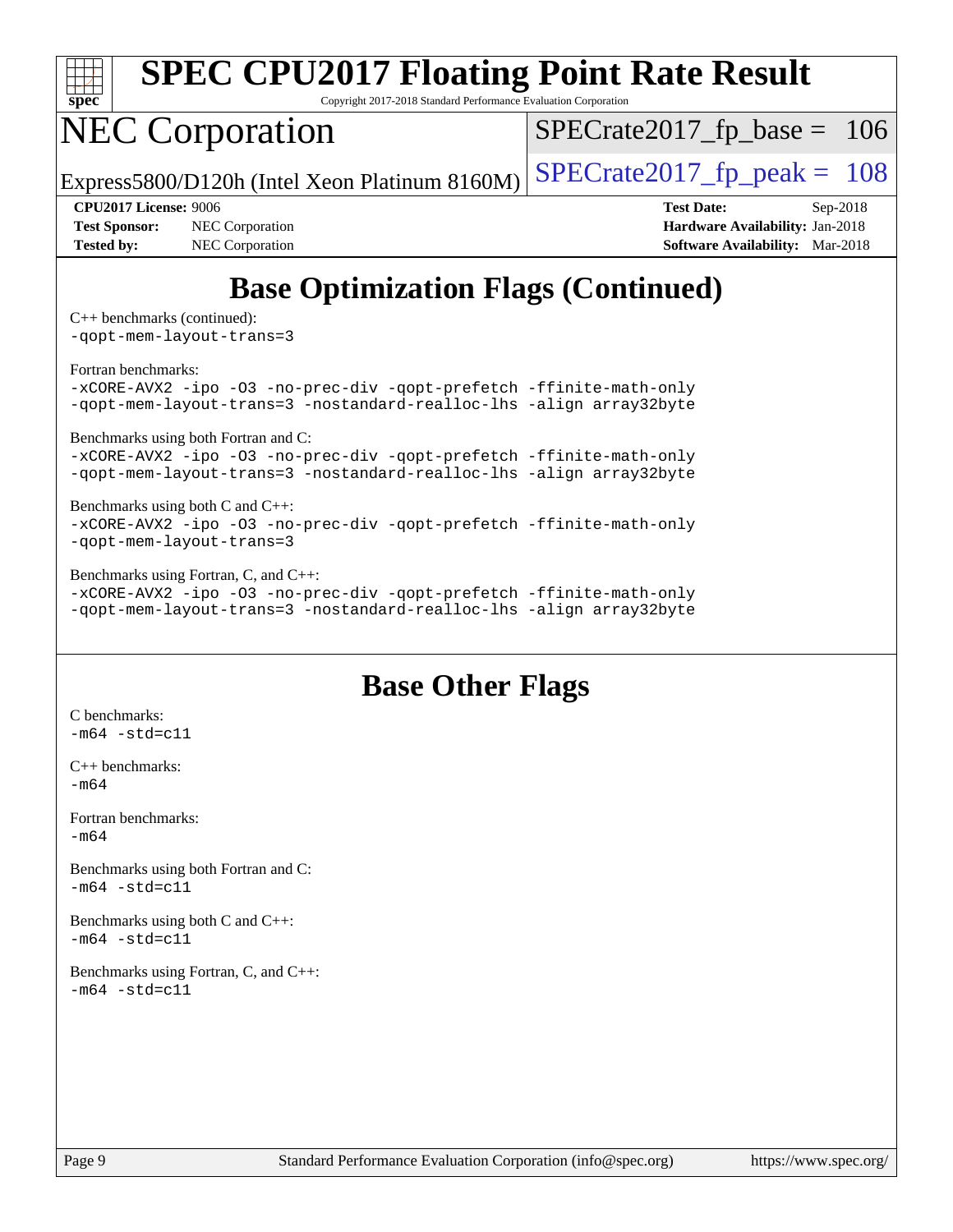| <b>SPEC CPU2017 Floating Point Rate Result</b><br>spec<br>Copyright 2017-2018 Standard Performance Evaluation Corporation |                                               |                                        |
|---------------------------------------------------------------------------------------------------------------------------|-----------------------------------------------|----------------------------------------|
|                                                                                                                           | <b>NEC Corporation</b>                        | $SPECrate2017_fp\_base = 106$          |
|                                                                                                                           | Express5800/D120h (Intel Xeon Platinum 8160M) | $SPECrate2017fp peak = 108$            |
| CPU2017 License: 9006                                                                                                     |                                               | <b>Test Date:</b><br>$Sep-2018$        |
| <b>Test Sponsor:</b>                                                                                                      | NEC Corporation                               | Hardware Availability: Jan-2018        |
| <b>Tested by:</b>                                                                                                         | NEC Corporation                               | <b>Software Availability:</b> Mar-2018 |
| Peak Compiler Invocation                                                                                                  |                                               |                                        |

#### **[Peak Compiler Invocation](http://www.spec.org/auto/cpu2017/Docs/result-fields.html#PeakCompilerInvocation)**

[C benchmarks:](http://www.spec.org/auto/cpu2017/Docs/result-fields.html#Cbenchmarks)

[icc](http://www.spec.org/cpu2017/results/res2018q4/cpu2017-20181001-08953.flags.html#user_CCpeak_intel_icc_18.0_66fc1ee009f7361af1fbd72ca7dcefbb700085f36577c54f309893dd4ec40d12360134090235512931783d35fd58c0460139e722d5067c5574d8eaf2b3e37e92)

[C++ benchmarks](http://www.spec.org/auto/cpu2017/Docs/result-fields.html#CXXbenchmarks): [icpc](http://www.spec.org/cpu2017/results/res2018q4/cpu2017-20181001-08953.flags.html#user_CXXpeak_intel_icpc_18.0_c510b6838c7f56d33e37e94d029a35b4a7bccf4766a728ee175e80a419847e808290a9b78be685c44ab727ea267ec2f070ec5dc83b407c0218cded6866a35d07)

[Fortran benchmarks:](http://www.spec.org/auto/cpu2017/Docs/result-fields.html#Fortranbenchmarks) [ifort](http://www.spec.org/cpu2017/results/res2018q4/cpu2017-20181001-08953.flags.html#user_FCpeak_intel_ifort_18.0_8111460550e3ca792625aed983ce982f94888b8b503583aa7ba2b8303487b4d8a21a13e7191a45c5fd58ff318f48f9492884d4413fa793fd88dd292cad7027ca)

[Benchmarks using both Fortran and C:](http://www.spec.org/auto/cpu2017/Docs/result-fields.html#BenchmarksusingbothFortranandC) [ifort](http://www.spec.org/cpu2017/results/res2018q4/cpu2017-20181001-08953.flags.html#user_CC_FCpeak_intel_ifort_18.0_8111460550e3ca792625aed983ce982f94888b8b503583aa7ba2b8303487b4d8a21a13e7191a45c5fd58ff318f48f9492884d4413fa793fd88dd292cad7027ca) [icc](http://www.spec.org/cpu2017/results/res2018q4/cpu2017-20181001-08953.flags.html#user_CC_FCpeak_intel_icc_18.0_66fc1ee009f7361af1fbd72ca7dcefbb700085f36577c54f309893dd4ec40d12360134090235512931783d35fd58c0460139e722d5067c5574d8eaf2b3e37e92)

[Benchmarks using both C and C++](http://www.spec.org/auto/cpu2017/Docs/result-fields.html#BenchmarksusingbothCandCXX): [icpc](http://www.spec.org/cpu2017/results/res2018q4/cpu2017-20181001-08953.flags.html#user_CC_CXXpeak_intel_icpc_18.0_c510b6838c7f56d33e37e94d029a35b4a7bccf4766a728ee175e80a419847e808290a9b78be685c44ab727ea267ec2f070ec5dc83b407c0218cded6866a35d07) [icc](http://www.spec.org/cpu2017/results/res2018q4/cpu2017-20181001-08953.flags.html#user_CC_CXXpeak_intel_icc_18.0_66fc1ee009f7361af1fbd72ca7dcefbb700085f36577c54f309893dd4ec40d12360134090235512931783d35fd58c0460139e722d5067c5574d8eaf2b3e37e92)

[Benchmarks using Fortran, C, and C++:](http://www.spec.org/auto/cpu2017/Docs/result-fields.html#BenchmarksusingFortranCandCXX) [icpc](http://www.spec.org/cpu2017/results/res2018q4/cpu2017-20181001-08953.flags.html#user_CC_CXX_FCpeak_intel_icpc_18.0_c510b6838c7f56d33e37e94d029a35b4a7bccf4766a728ee175e80a419847e808290a9b78be685c44ab727ea267ec2f070ec5dc83b407c0218cded6866a35d07) [icc](http://www.spec.org/cpu2017/results/res2018q4/cpu2017-20181001-08953.flags.html#user_CC_CXX_FCpeak_intel_icc_18.0_66fc1ee009f7361af1fbd72ca7dcefbb700085f36577c54f309893dd4ec40d12360134090235512931783d35fd58c0460139e722d5067c5574d8eaf2b3e37e92) [ifort](http://www.spec.org/cpu2017/results/res2018q4/cpu2017-20181001-08953.flags.html#user_CC_CXX_FCpeak_intel_ifort_18.0_8111460550e3ca792625aed983ce982f94888b8b503583aa7ba2b8303487b4d8a21a13e7191a45c5fd58ff318f48f9492884d4413fa793fd88dd292cad7027ca)

### **[Peak Portability Flags](http://www.spec.org/auto/cpu2017/Docs/result-fields.html#PeakPortabilityFlags)**

Same as Base Portability Flags

### **[Peak Optimization Flags](http://www.spec.org/auto/cpu2017/Docs/result-fields.html#PeakOptimizationFlags)**

[C benchmarks](http://www.spec.org/auto/cpu2017/Docs/result-fields.html#Cbenchmarks):

**(Continued on next page)**

Page 10 Standard Performance Evaluation Corporation [\(info@spec.org\)](mailto:info@spec.org) <https://www.spec.org/>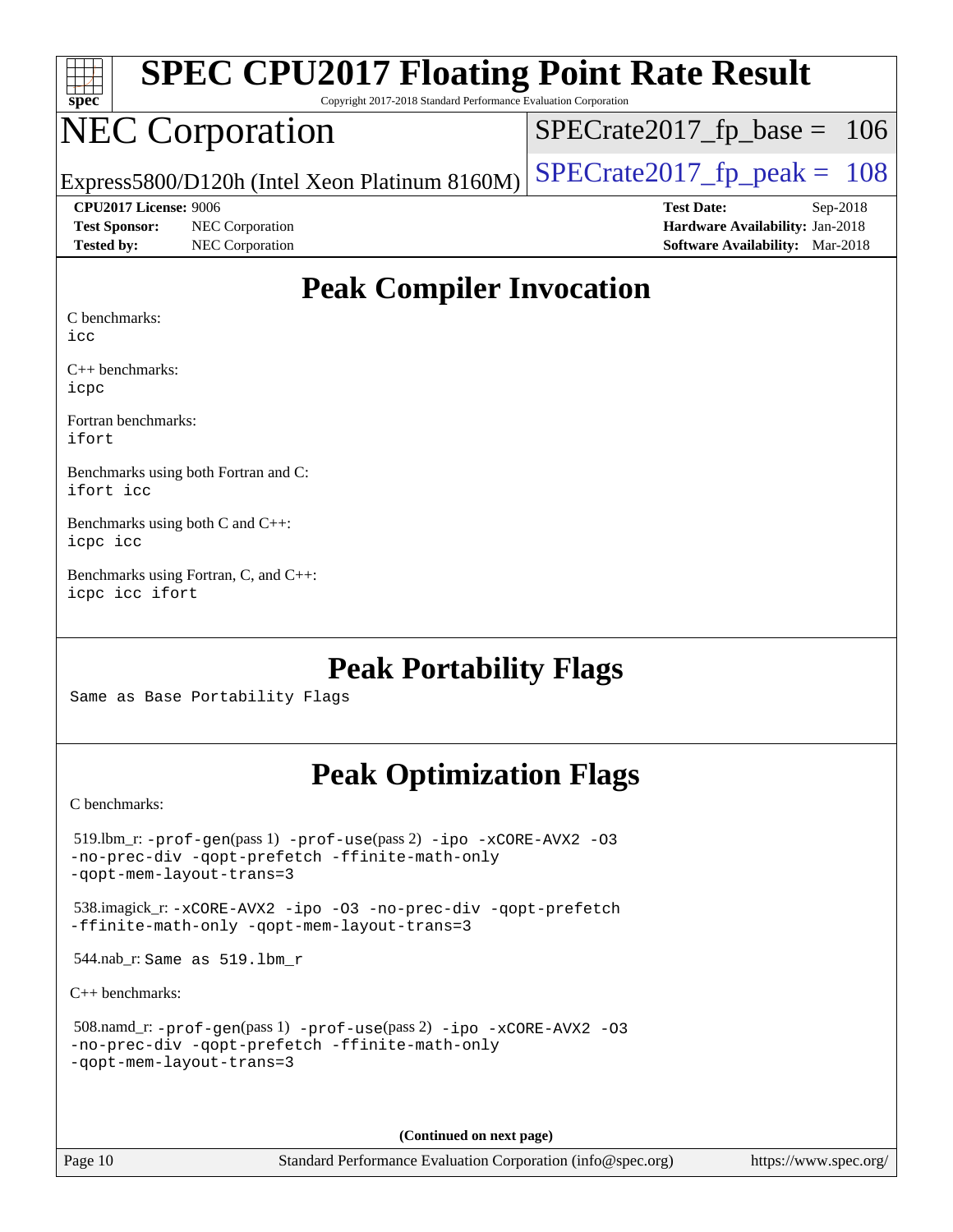| <b>SPEC CPU2017 Floating Point Rate Result</b><br>Copyright 2017-2018 Standard Performance Evaluation Corporation<br>spec                                                                                                 |                                                                                                            |  |
|---------------------------------------------------------------------------------------------------------------------------------------------------------------------------------------------------------------------------|------------------------------------------------------------------------------------------------------------|--|
| <b>NEC Corporation</b>                                                                                                                                                                                                    | $SPECrate2017_fp\_base = 106$                                                                              |  |
| Express5800/D120h (Intel Xeon Platinum 8160M)                                                                                                                                                                             | $SPECrate2017_fp\_peak = 108$                                                                              |  |
| CPU2017 License: 9006<br><b>Test Sponsor:</b><br>NEC Corporation<br>NEC Corporation<br><b>Tested by:</b>                                                                                                                  | <b>Test Date:</b><br>Sep-2018<br>Hardware Availability: Jan-2018<br><b>Software Availability:</b> Mar-2018 |  |
| <b>Peak Optimization Flags (Continued)</b>                                                                                                                                                                                |                                                                                                            |  |
| $510.parse$ g: basepeak = yes                                                                                                                                                                                             |                                                                                                            |  |
| Fortran benchmarks:                                                                                                                                                                                                       |                                                                                                            |  |
| $503.bwaves$ r: basepeak = yes                                                                                                                                                                                            |                                                                                                            |  |
| 549.fotonik3d_r:-xCORE-AVX2 -ipo -03 -no-prec-div -qopt-prefetch<br>-ffinite-math-only -qopt-mem-layout-trans=3<br>-nostandard-realloc-lhs -align array32byte                                                             |                                                                                                            |  |
| 554.roms_r: -prof-gen(pass 1) -prof-use(pass 2) -ipo -xCORE-AVX2 -03<br>-no-prec-div -qopt-prefetch -ffinite-math-only<br>-qopt-mem-layout-trans=3 -nostandard-realloc-lhs<br>-align array32byte                          |                                                                                                            |  |
| Benchmarks using both Fortran and C:<br>-prof-gen(pass 1) -prof-use(pass 2) -ipo -xCORE-AVX2 -03<br>-no-prec-div -qopt-prefetch -ffinite-math-only<br>-qopt-mem-layout-trans=3 -nostandard-realloc-lhs -align array32byte |                                                                                                            |  |
| Benchmarks using both C and C++:<br>-prof-gen(pass 1) -prof-use(pass 2) -ipo -xCORE-AVX2 -03<br>-no-prec-div -qopt-prefetch -ffinite-math-only<br>-qopt-mem-layout-trans=3                                                |                                                                                                            |  |
| Benchmarks using Fortran, C, and C++:                                                                                                                                                                                     |                                                                                                            |  |
| $507.cactuBSSN_r$ : basepeak = yes                                                                                                                                                                                        |                                                                                                            |  |
| <b>Peak Other Flags</b>                                                                                                                                                                                                   |                                                                                                            |  |
| C benchmarks:<br>$-m64 - std = c11$                                                                                                                                                                                       |                                                                                                            |  |
| $C++$ benchmarks:<br>$-m64$                                                                                                                                                                                               |                                                                                                            |  |
| Fortran benchmarks:<br>$-m64$                                                                                                                                                                                             |                                                                                                            |  |

[Benchmarks using both Fortran and C](http://www.spec.org/auto/cpu2017/Docs/result-fields.html#BenchmarksusingbothFortranandC):  $-m64 - std= c11$  $-m64 - std= c11$ 

**(Continued on next page)**

Page 11 Standard Performance Evaluation Corporation [\(info@spec.org\)](mailto:info@spec.org) <https://www.spec.org/>